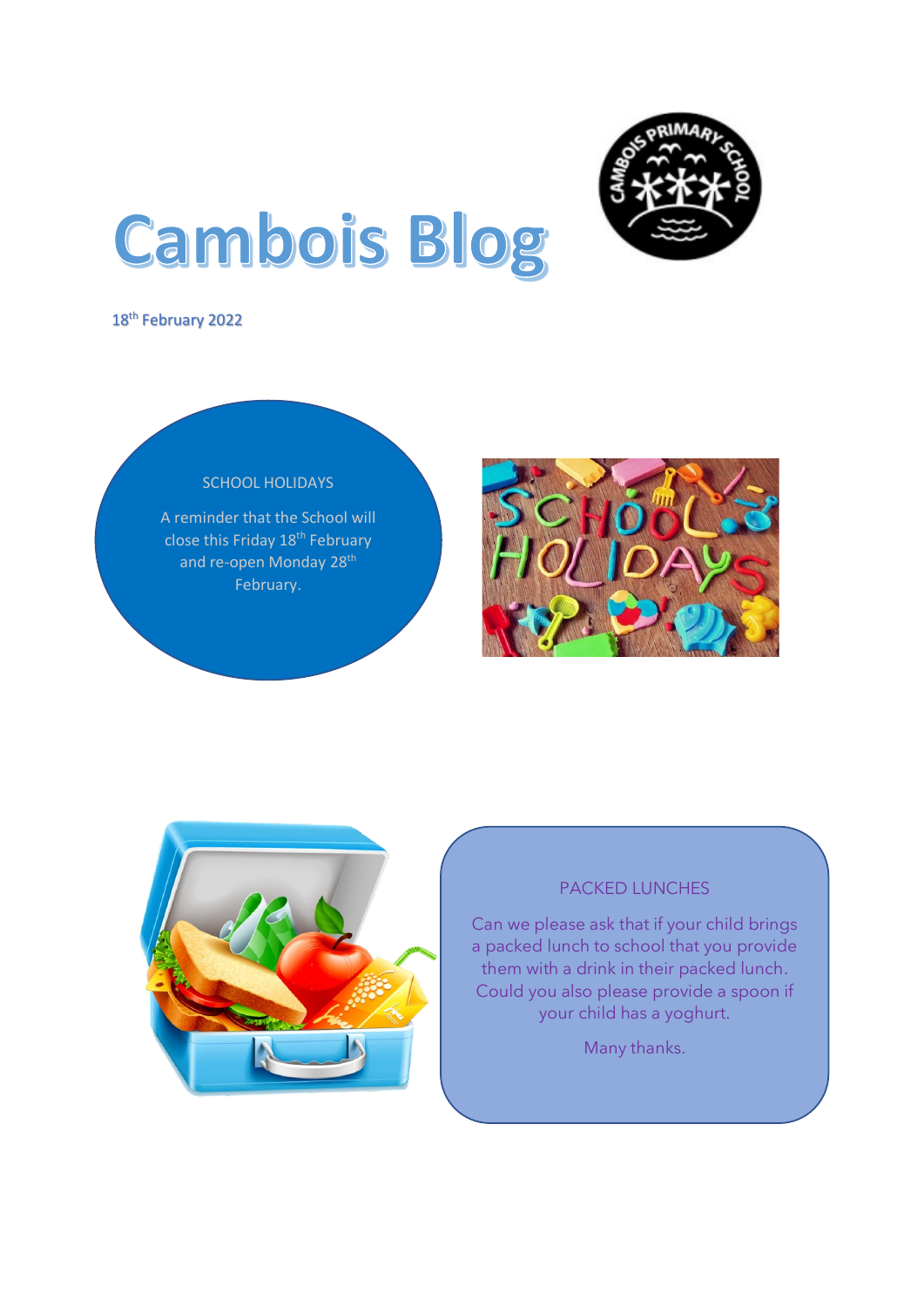## OUTDOOR FOOTWEAR

Can we ask that children in early years have wellies or a spare pair of outdoor shoes in school to change into.

Thank you

l





## STORY SACKS COURSE

We have another Story Sacks Course starting after the holidays for parents. This is a brilliant course which will be a huge benefit to all children. We hope to see more parents booking this time around.

# READING AT HOME

Reading at home with your child is a requirement to help them get green.

Reading at home with your child is massively important to help your child's development. It helps to stimulate your child's brain and expands their understanding of words and language.

Reading with your child can also help them relax and make them feel happy.

Please ensure you make time to read with your child.